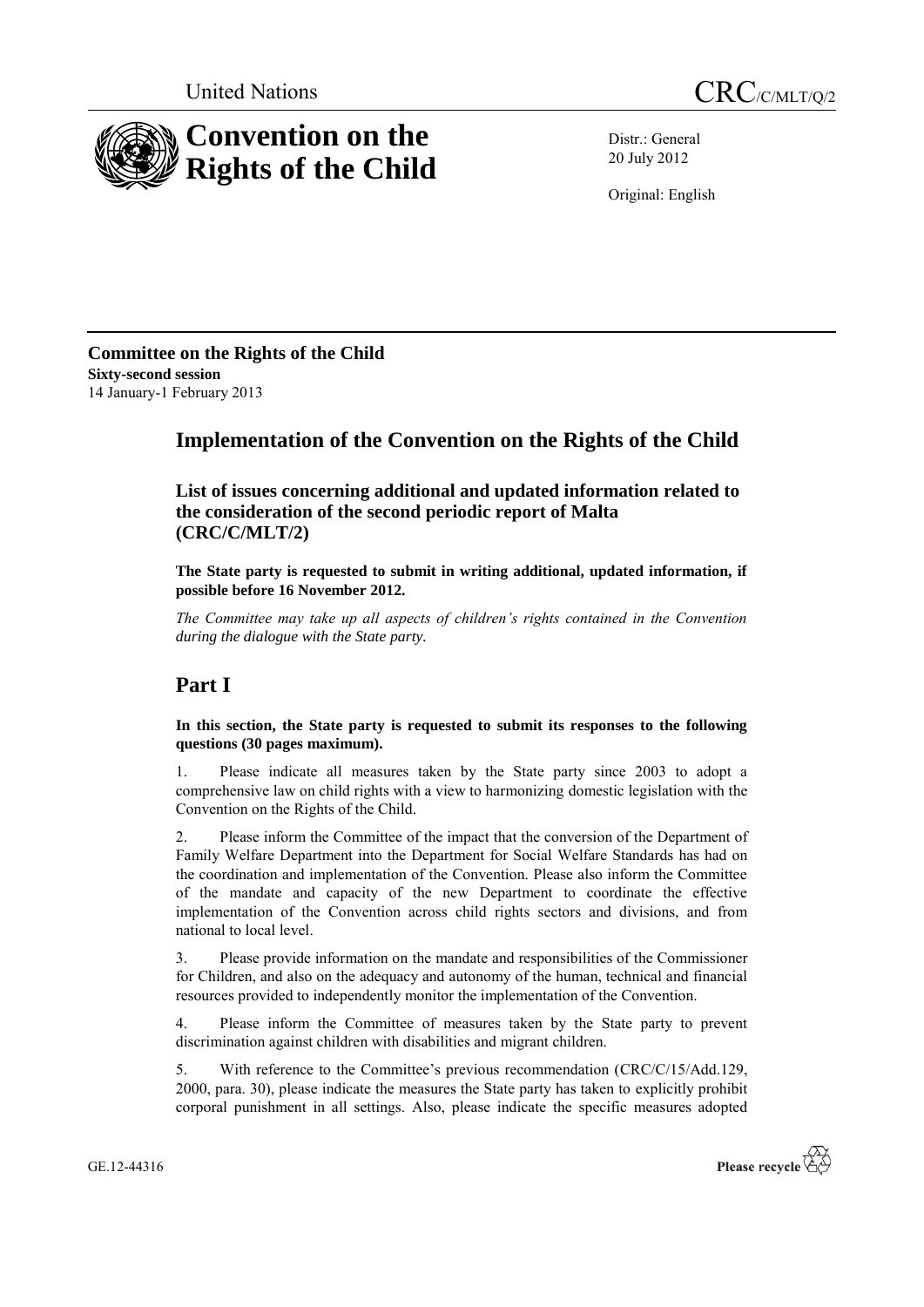throughout the review period to raise awareness of the harmful consequences of corporal punishment, and to foster positive methods of child-rearing.

6. Please update the Committee on the State party's plan to standardize the child daycare sector as mentioned in paragraphs 189 and 198, indicating which Ministry is taking the lead for realization of this goal and for implementing the new standards. Please also describe to the Committee all measures taken to introduce early childhood development programmes for children under three years of age.

7. With reference to adolescent health, please describe to the Committee:

(a) All measures taken to address problems of consumption of alcohol, drugs and other harmful substances among children. Please also provide information on the impact the "Tackling Substance Abuse – Procedures for Schools" policy (2000) mentioned in paragraph 75, has had on reducing substance abuse, and indicate whether the policy has been extended; and

(b) Measures taken by the State party to facilitate adolescents' access to confidential reproductive health services and assistance, and to introduce sexual and reproductive health and rights education for adolescents, particularly given the reportedly high number of teenage pregnancies. In doing so, please provide more information on the 2011 Sexual Health Strategy.

8. Please inform the Committee whether the policy on inclusive education (2000) has been evaluated, indicating the impact it has had on the enjoyment of the right to education by children with disability. Further, please provide information on whether inclusive education is included as an integral part of teacher training curricula in universities.

9. Please inform the Committee of measures adopted or envisaged by the State party, including by amending its Immigration Act, to avoid unnecessary detention of unaccompanied migrant children. Please also give details of steps taken to ensure rapid age assessment procedures and the subsequent release and transfer of unaccompanied migrant children to open centres.

10. Please give details of the steps taken toward the provision of meaningful guardianship and free legal representation to unaccompanied migrant children, inter alia, and indicate the capacity and mandate of the Agency for the Welfare of Asylum Seekers to effectively provide for meaningful guardianship.

11. Please provide details on measures taken to ensure effective enforcement of labour laws, in particular with respect to the protection of the rights of children in the context of short-term work in family businesses and tourism-related activities.

12. Please update the Committee on progress achieved in amending the State party's Criminal Code so as to bring it into conformity with the principles of the Convention, in particular with regard to raising the minimum age of criminal responsibility, and including children between 16 and 18 years of age in the juvenile justice system.

#### **Part II**

**Under this section, the State Party is to briefly (three pages maximum) update the information provided in its report since 2003 with regard to:**

(a) Newly implemented policies, programmes and plans and their scope;

(b) Newly established institutions or institutional reforms and the respective mandates;